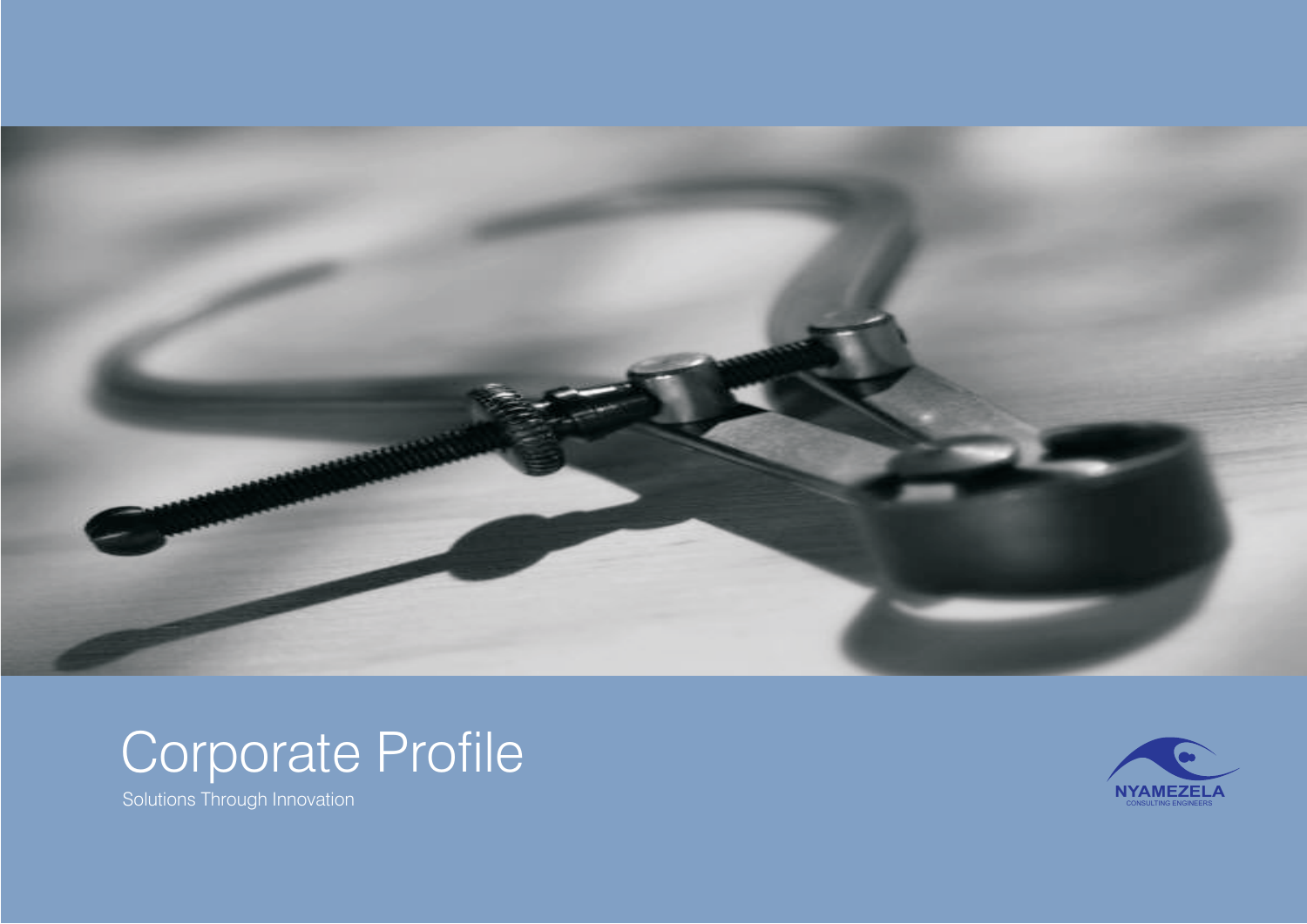## Our Commitment

Dedicated to quality, innovation and return on investment



Nyamezela Consulting Engineers (Pty) Ltd (NCE) is a firm of consulting engineers that was established in March 2003.

The Company is based in Johannesburg, Gauteng and offers integrated consulting on Electrical, Chemical, Civil, Environmental Engineering and Architectural services with a focus on design, supervision, project management and technical assistance covering all fields of development and technical projects.

NCE has a pool of skills and expertise nurtured through a long and successful association with various clients. These expertise creates a synergy that results in an effective design and project management team. NCE is structured on a flexible basis in order to easily adapt to any requirement. We undertake work on either a "turnkey" basis or integrated within a client's management team as required.

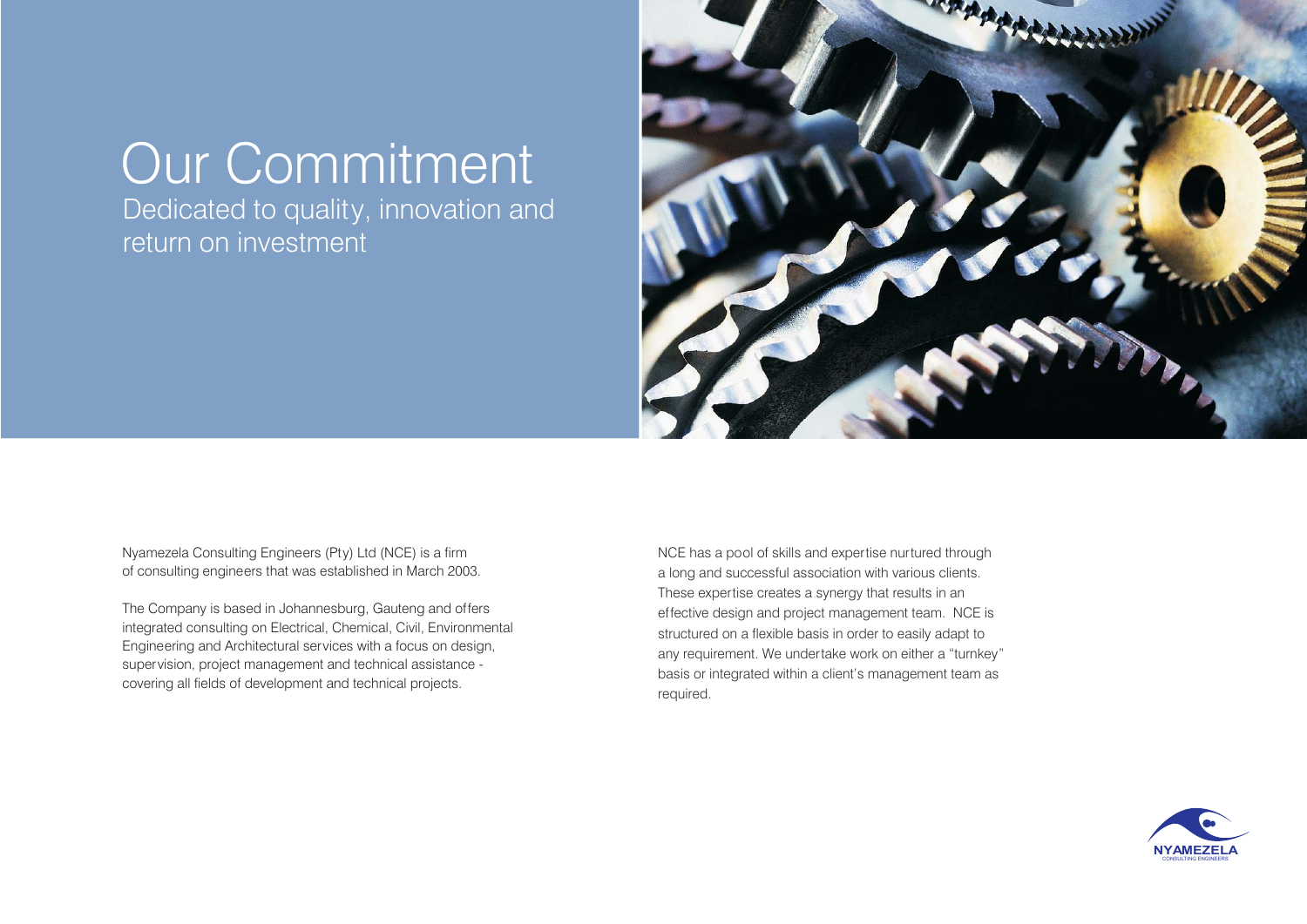# Integrated Service<br>The value we add to your business is realised

through the success of your project.



#### Vision

To be the leading provider of consulting engineering solutions in Southern Africa

#### Mission

To exponentially grow the consulting engineering business, thereby creating shareholder value and thus ensuring continuedservice to our clients

#### **Strategies**

- Pursuing business opportunities in Southern Africa
- Forging strategic relationships with established consulting engineering entities
- Establishing close relationships with our customers

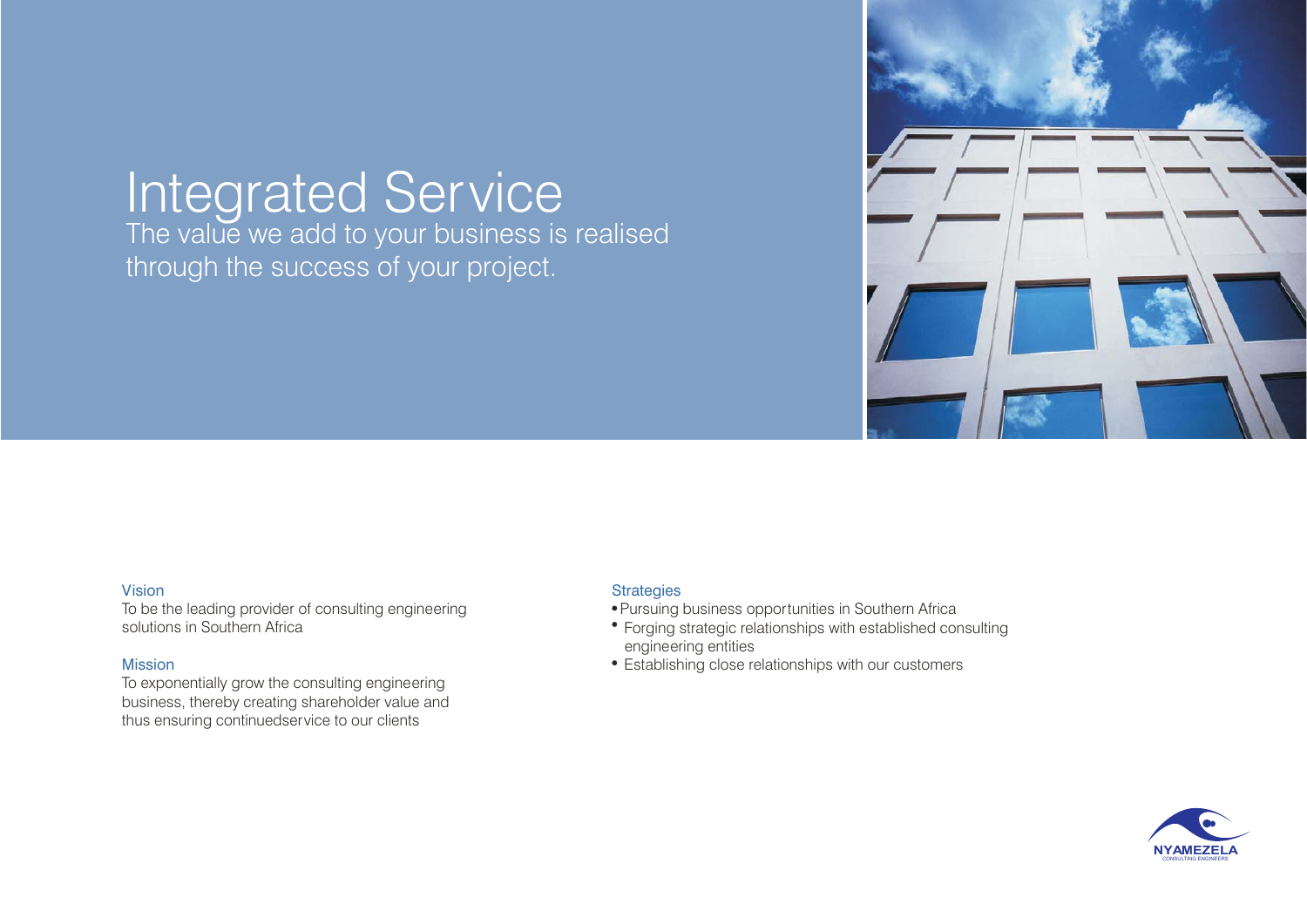### Key focus and good relation Your business is part of our service benefit



#### Key focus

In all projects we undertake, and strive for the following key:

#### Good Client Relations

We focus on the development of a high level of client satisfaction by concentrating on

- Quality
- Cost effectiveness
- Short lead times and flexibility
- Observingpropriety in our conduct with clients and their customers
- Maintaining confidential nature of client information and documents
- Ranking professional ethic over expediency

#### **Ethics**

NCE is both a professional engineering enterprise and an entrepreneurial business. Our conduct is prescribed by:

- The Engineering Council of South Africa
- The South African Association of Consulting Engineering Code of Conduct
- Code of Ehics for Project Managers

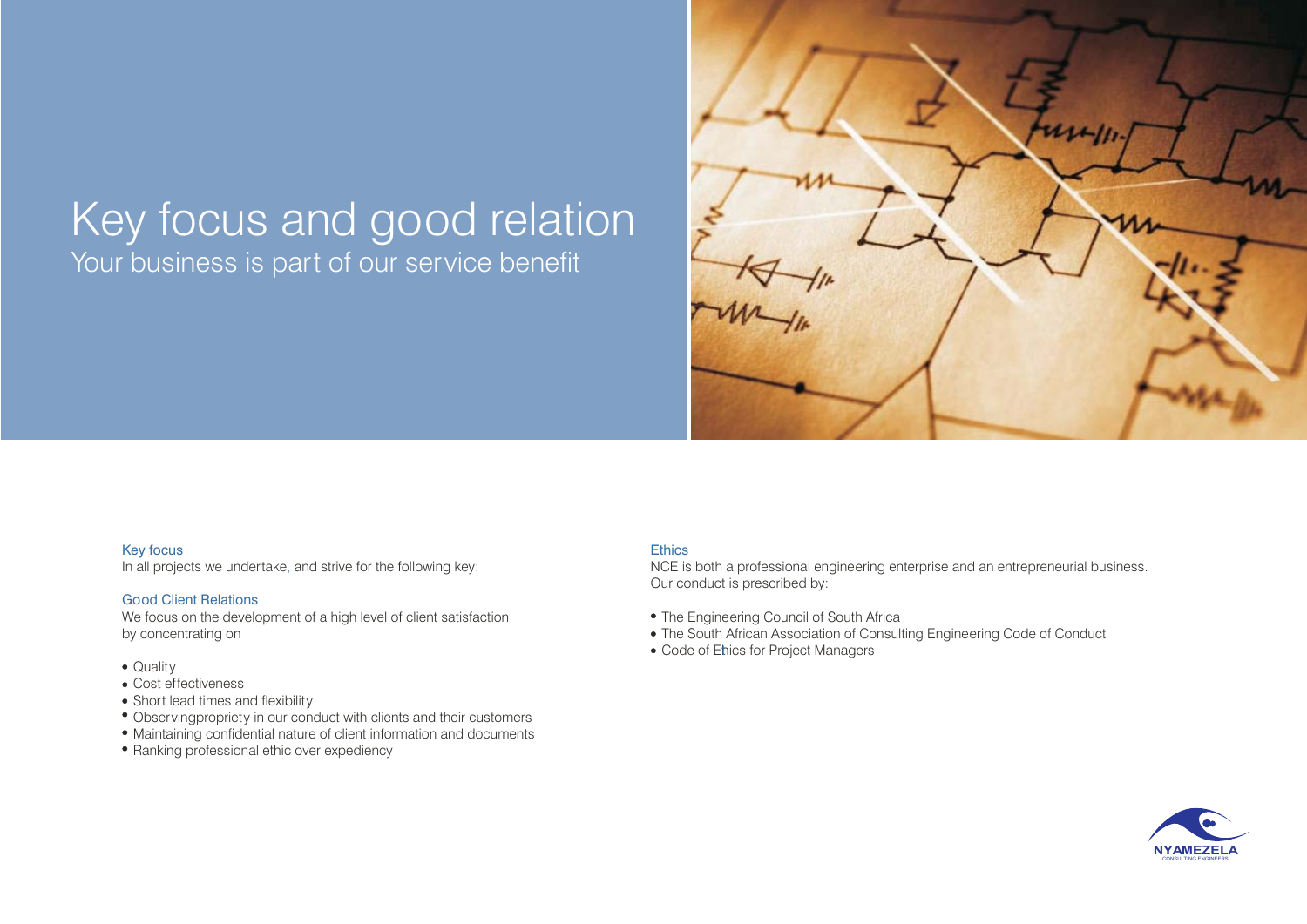

## Our offerings

We work with our client in providing innovative solutions

#### Project Management

- Planning and scheduling
- Contract administration
- Tender adjudication, evaluation and compilation of technicalreports on tenders
- Procurement of equipment
- On-site construction management and commissioning
- Plant handover

#### Civil Engineering

• Roads

**Services** 

. multi disciplinary services

We are able to offer acombination of the following

- Storm water drainage
- Sewerage reticulation
- Bulk water supply
- Out fall sewers
- Solid waste disposal
- Structural

#### Electrical Engineering

#### Electrical Design

- Project definition (pre-engineering, systems engineering and project scoping)
- Preliminary and detailed designs
- Compiling technical specifications
- Feasibility studies
- Disaster Management Strategies
- Electrical Contracting
- Refurbishment

#### Primary Plant Auditing

Audit and assessments

#### Power Systems Analysis

- Load flow studies (balanced and unbalanced)
- Short circuit studies (on nodes and lines)
- Protection co-ordination
- Harmonic studies
- Network studies
- Probabilistic analysis
- Optimal power flow studies
- Optimum alternative identification
- Reliability assessment
- Scada-GIS integration

#### **Architectural Designs**

- Preliminary and detailed architectural desians
- Compiling technical drawings including 3 Dimensional plans (3D)
- Strategic Consulting
- Design Management
- Creative research

#### Environmental and Chemical Engineering

Nyamezela has built up a competency around chemical and environmental engineering ready to be taken to the market. Offerings includes:

- Hazardous disposal consulting
- Decontamination of PCB material
- Disposal of pesticides
- Land and Rights
- Environmental Impact Assessment
- Land-fill Refuse dumping site monitoring
- Waste management

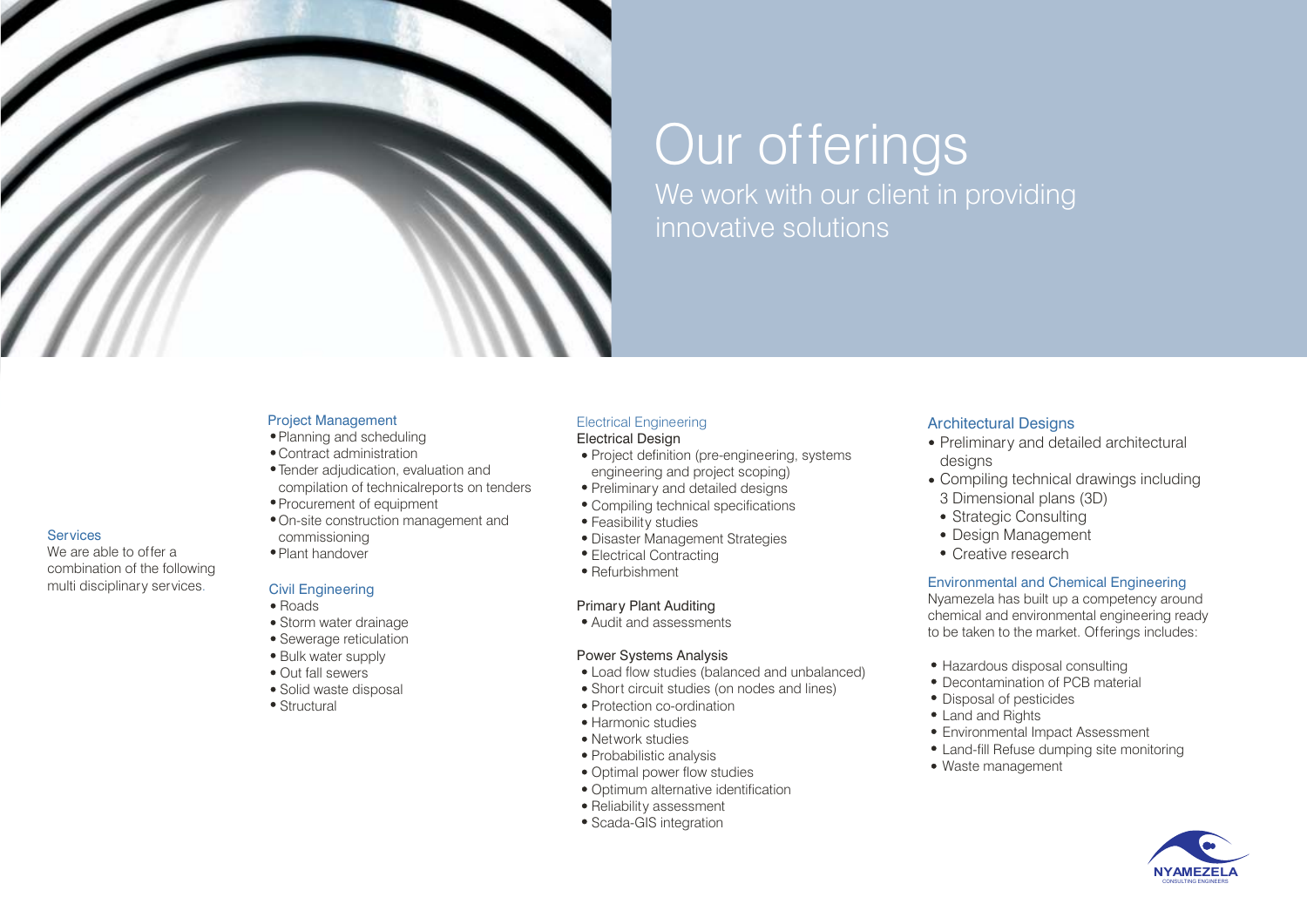

### Integrated Business Practice

We have invested resources to the benefit of our client

### Search for Excellence

To achieve and maintain leadership in the field of engineering consulting:

#### Engagement

Engage personnel of the highest caliber who are recognised experts in their fields

#### Integrated business strategy

Provide quality at all stages of the project life cycle

#### Workforce Stability

We provide a challenging working environment for our staff that will be conducive to personal growth and self fulfilment

#### Innovation & Technology

in use of latest technology and tools

#### Teamwork and Control

We emphasise teamwork and close co-operation with the client and our

#### Control at all times

We practise hands-on management we undertake.

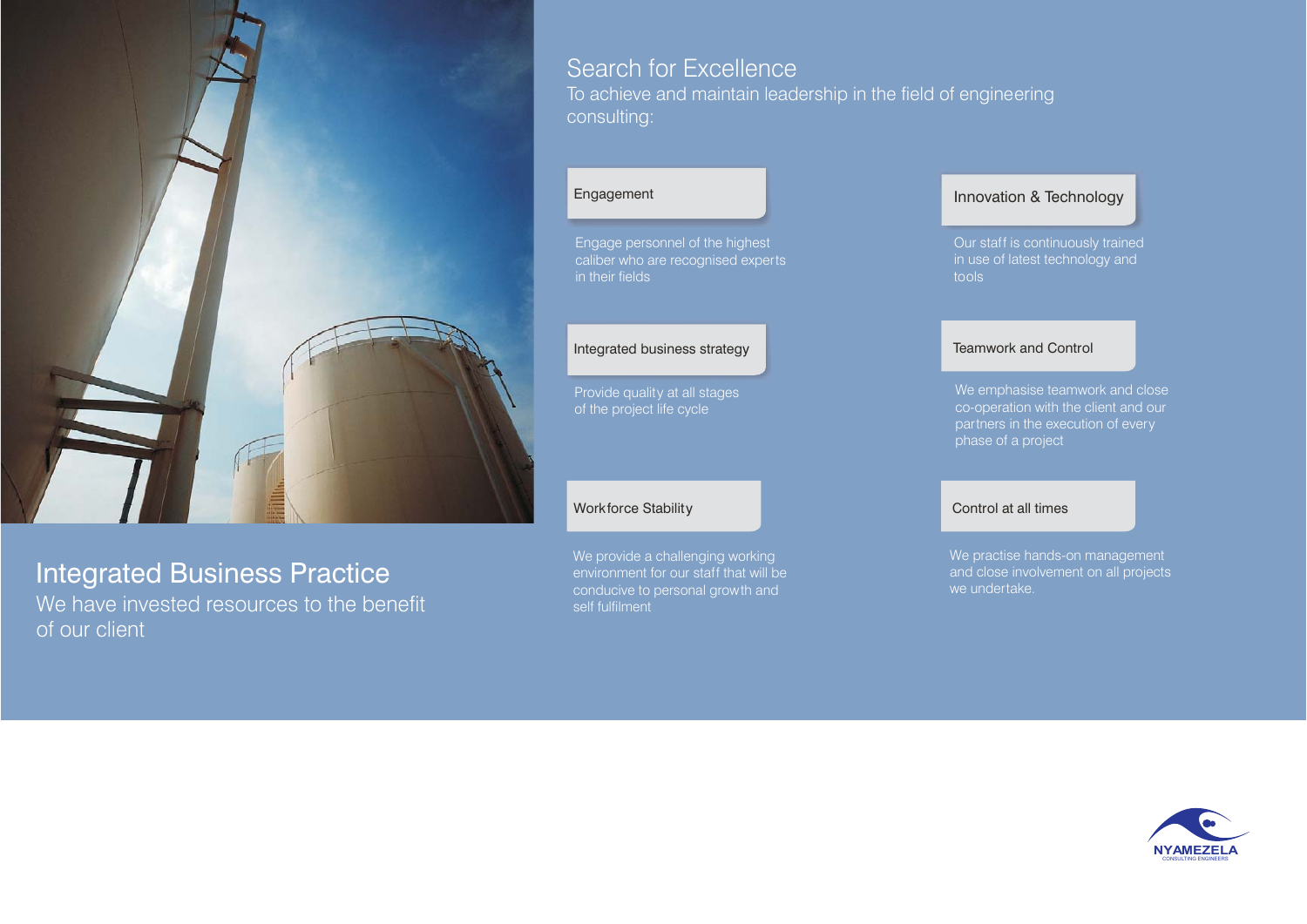

## Corporate responsibility

We looking into our partnerships as part of economic development

As a 100% blackwomanowned entity, NCE is committed Corporate responsibility to the development of its personnel.

We have dedicated resources to ensure the skills developmentof ourpersonnel .

Through partnerships within the industry and related services provider, we have taken an initiative to participate in skills development to provide assistance to the young engineers in the field of engineering.